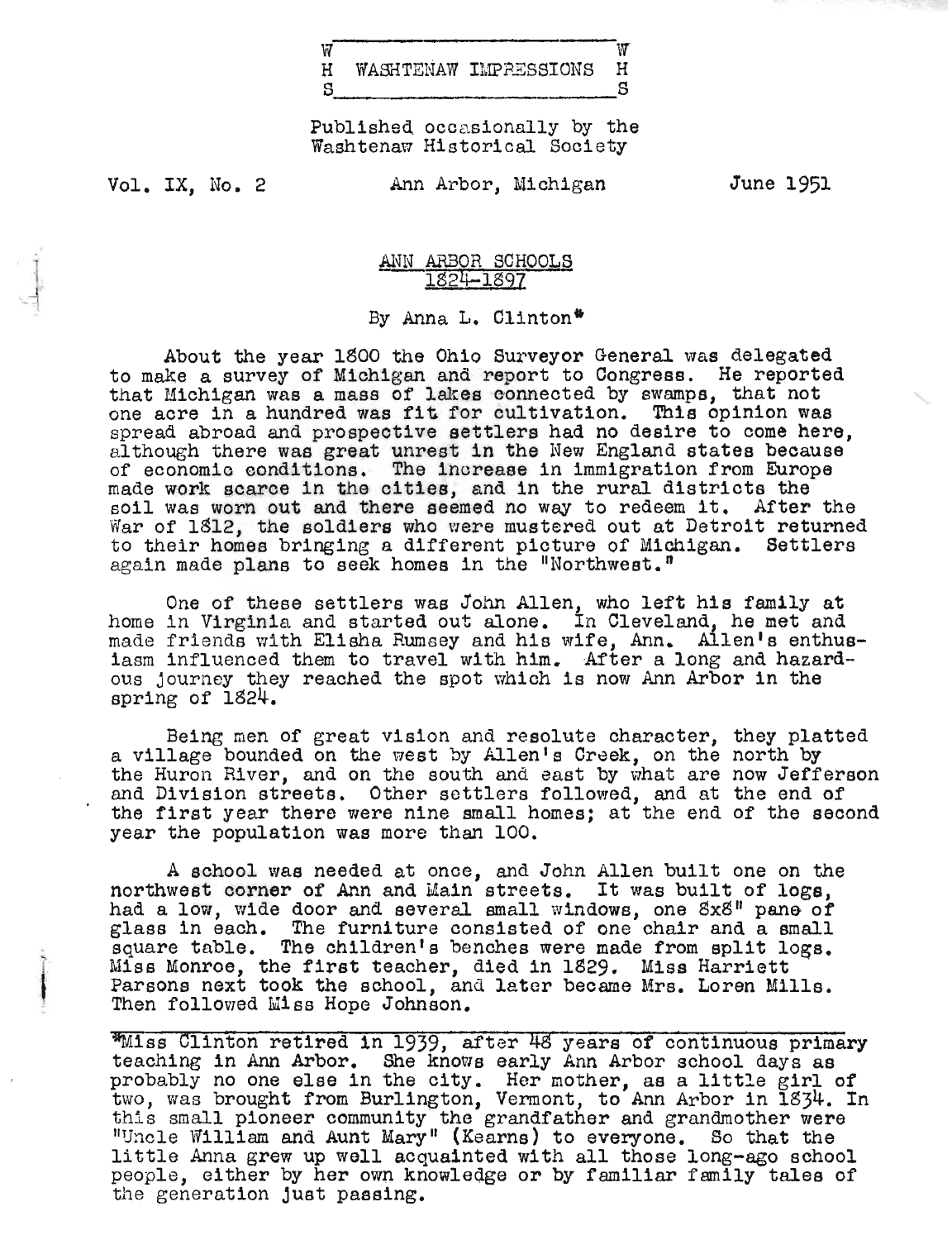In lS29 a one-story brick school was built on the southwest In 1527 a one-story brick sonced was built on the southwent money for this school was raised by subscription. Tho next year the Supervisors added a second story to the school. The new room the Supervisors added a second story to the school. The new room was used as a Court room until the Court House was built in 1834. It was also used for religious meetings until the churches were built.

A frame school was built by Asa Smith, a carpenter who had come to the village in 1824 with his wife and children. This school was on the northeast corner of Fifth Avenue and Washington Street. This site was later used for a Congregational Church, and now for the Zion Lutheran Church.

A sohool was held in the old Method1st Church which stood on the southwest corner of F1fth Avenue and Ann Street. The Unitarian Society used the building until their new church was ready, when the old frame building was made into apartments. Later it was torn down to provide a parking lot for persons employed in the City Hall.

In 1846 a site for a Public School was purchased from Nathaniel and Betsey Dwight for \$220. It was on the south side of Kingsley Street (called North Street at that time) about S rods east *ot* Detroit Street; The school Vias built of brick, on two fast of betroit street. The school was built of brick, on two<br>floors, two large rooms on the first floor and one large room on the second. I remember hearing tho name of Mary Ann Short as a teacher there. When the new Fourth Ward School was finished 1n lstand the old building was sold to St. Thomas Parish for \$2100. After spending  $$600$  in repairs and  $$300$  for furniture, Sisters were brought rrom the Convent in Monroe, and a Catholic School was conduoted in the old bu1lding until lSS4, when their new building on Elizabeth Street was finished. Children were gradually drawn from the public schools until, at the end of the second year, about 200 were enrolled. The old building was converted into a dwelling which is still giving good service.

Private Private schools were the first to offer instruction beyond<br>Schools elementary subjects. The first of these was conducted by 111 cate frivate senots were the lirst to offer instruction beyond<br>Schools elementary subjects.. The first of these was conducted by<br>the Rev. L. W. Merrill, in the Goodrich house on what is now Fourth Avenue, directly east of the Court House. He later moved his school to the west side of South Main Street ncar Washington. He offered instruction in Latin and Greek as well as other advanced subjects. Atter three years, Rev. Morrill closed his school and moved to Kalamazoo, where he continued teaching.

A second private school, called "The Ann Arbor Academy," was organized by a group of citizens in 1832. Rev. O. C. Thompson was induced to give up his work with tho American Sunday School Union and take charge of the school. It was opened in the Presbyterian Church. There was a large entollment, many students coming from what were then considered long distances. One of the best known was William Woodbridge, who becamo Governor of Michigan from lS40 to 1941.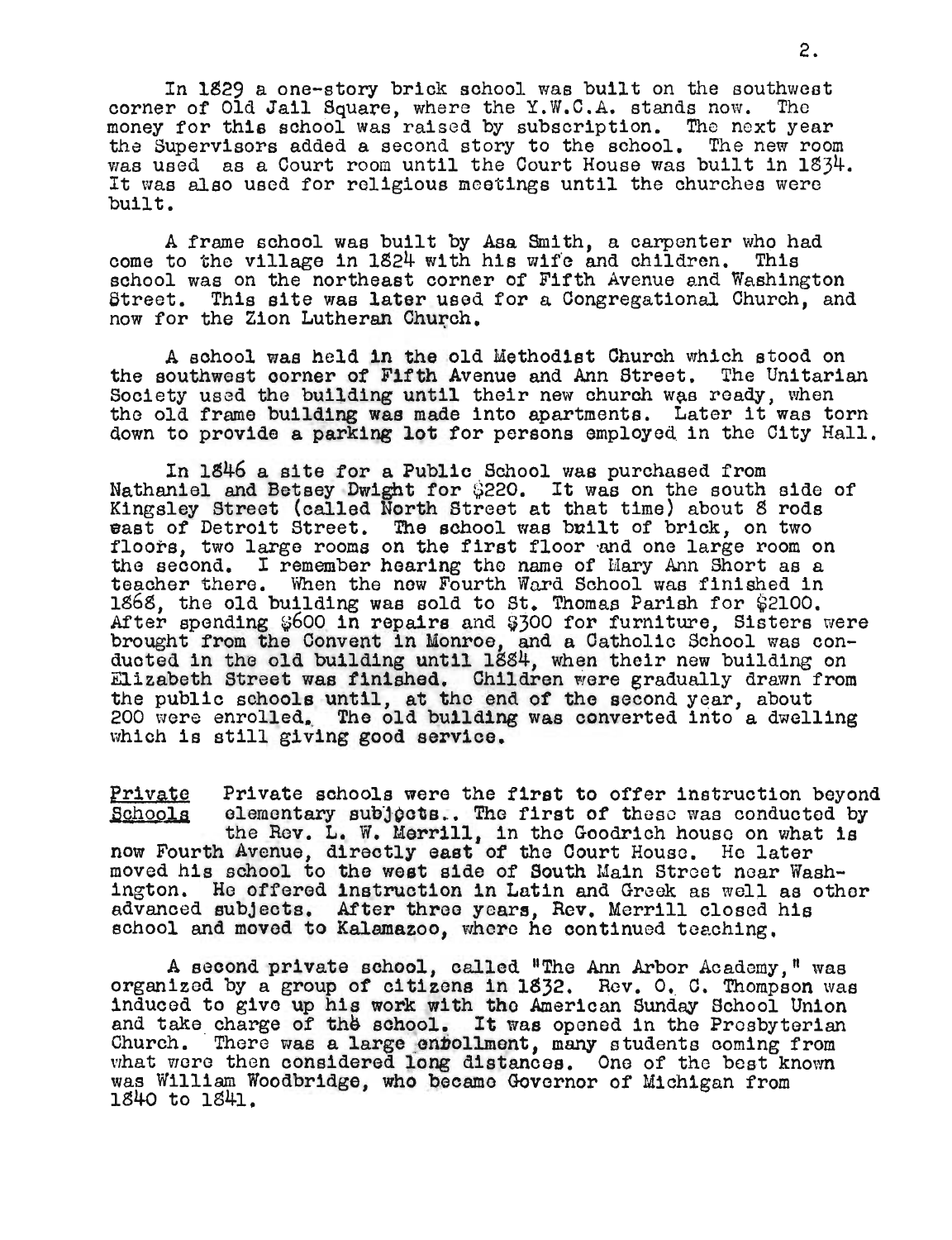n 1836-1837 a school building was erected on the northwest corner of Fourth Avenue and William Streot. As soon as 1t was completed, Rev. Thompson moved h1s school 1nto the new bu1lding, but leted, Hev. Thompson moved his school into the new building, by<br>onducted the school only 3 years longer. In later years this onducted the school only *j* years longer.

At this time a private school called the "Manual Labor School" was organized, with Rev. Samuel Hair as Principal. It was a mile or two east of the Court House on the south Ypsilanti Road. John Allen seemed to have great interest in it. At first there were only a few eemed to have great interest in it. At first there were only a formed to have great interest in it. At first me<br>tudents but after two vears was doing very well. The curriculum included not only high school studies but also college subjects. A year's tuition was  $\mathcal{C}(\mathbf{Z}, \mathbf{X})$  and as money was scarce many of the boys worked on the farm to pay their way, making it truly a manual-labor orked on the farm to pay their way, making it truly a manual-labor<br>chool. No girls were enrolled and as the number of boys was never chool. No girls were enrolled and as the number of boys was never<br>nough to pay expenses, the school closed after all efforts were enough to pay expenses, the school closed after all offorts were exhausted. It had done excellent work for about 10 years.

In 1935, Mr. Luke Parsons opened a school called "High School of Oral Instruction." It was locuted at first in W. C. Pease's store building but moved to the corner of Huron Street and Fourth Avenue. He agreed to teach all common school branches, together with History, Algebra, Chemistry, Rhetoric, Logic, and Natural Philosophy, as well igobra, Chemistry, Rhotoric, Logic, and Ratural Philosophy, as well<br>s Latin and Greek. In an announcement of tuition the following was is Latin and Greek. In an announcement of tuition the following was<br>woted: \$2.50 for Reading and Spelling, \$3.00 for History, Geography, udted: pz.50 for Reading and Spelling, p3.00 for history, Geogrand Chammar, and S5.00 for Geometry and Greek. Mr. Parsons set nd Grammar, and Sp.00 for Geometry and Greek. Mr. Farsons set<br>orth inducements couched in very learned and high-sounding phrases. forth inducements couched in very learned and high-sounding phrases, but perhaps they didn't "take," for his school soon closed.

During the same time Mr. Parsons' school was operating, another was conducted on the Old Jail Square by Mrs. B. F. Brown. She was spoken of as a very good teacher who insisted on lessons being pre-<br>pared and when necessary found a ruler a help. She moved her school ared and when necessary found a ruler a neip. She moved her schop<br>o the second floor of the Post Office building, on the northwest o the second floor of the rost Uffice building, on the northwest.<br>Orner of Fourth Avenue and Ann Atreet. (A feed store was there orner of Fourth Avenue and Ann **Street. (A feed store wa**s there<br>hen I was a child, the old mail boxes still lining the walls.)

Another school during these same years was opened by  $Mr_{\nu}$  and Another school during these same years was opened by mr, and<br>Irs. Henry A. Griffin, offering many inducements. They advertised rs. Henry A. Griffin, offering many inducements. They advert.<br>hey had a teacher who had had years of experience in "Female ney had a teacher who had had years of experience in "Female"<br>leminaries<sup>4</sup> in New England, also that Botany and Calisthenics would beminaries" in New England, also that Botany and Calisthenics would<br>e taught without extra charge. They carried on this school until 1946, when their daughter and a Miss Johnson onthis school until<br>1946, when their daughter and a Miss Johnson continued it. They<br>Propped some of the higher subjects formerly taught and gave mere ropped some of the nigher subjects formerly taught and gave more<br>ttention to primary studies. These teachers were not popular and ttention to primary studies. These teacher<br>he school closed after 11 years of effort.

A school for girls was opened in 1936 by Mr. and Mrs. Gott. That the girls in this school were highly trained in patriotism and power of expression was demonstrated by an essay entitled "Our Country, " written and delivered by Miss McCollum at commencement exercises in 1841. The essay is printed in full in O. W. Stephenson's Ann Arbor the First Hundred Years, pages 105-106 (1927).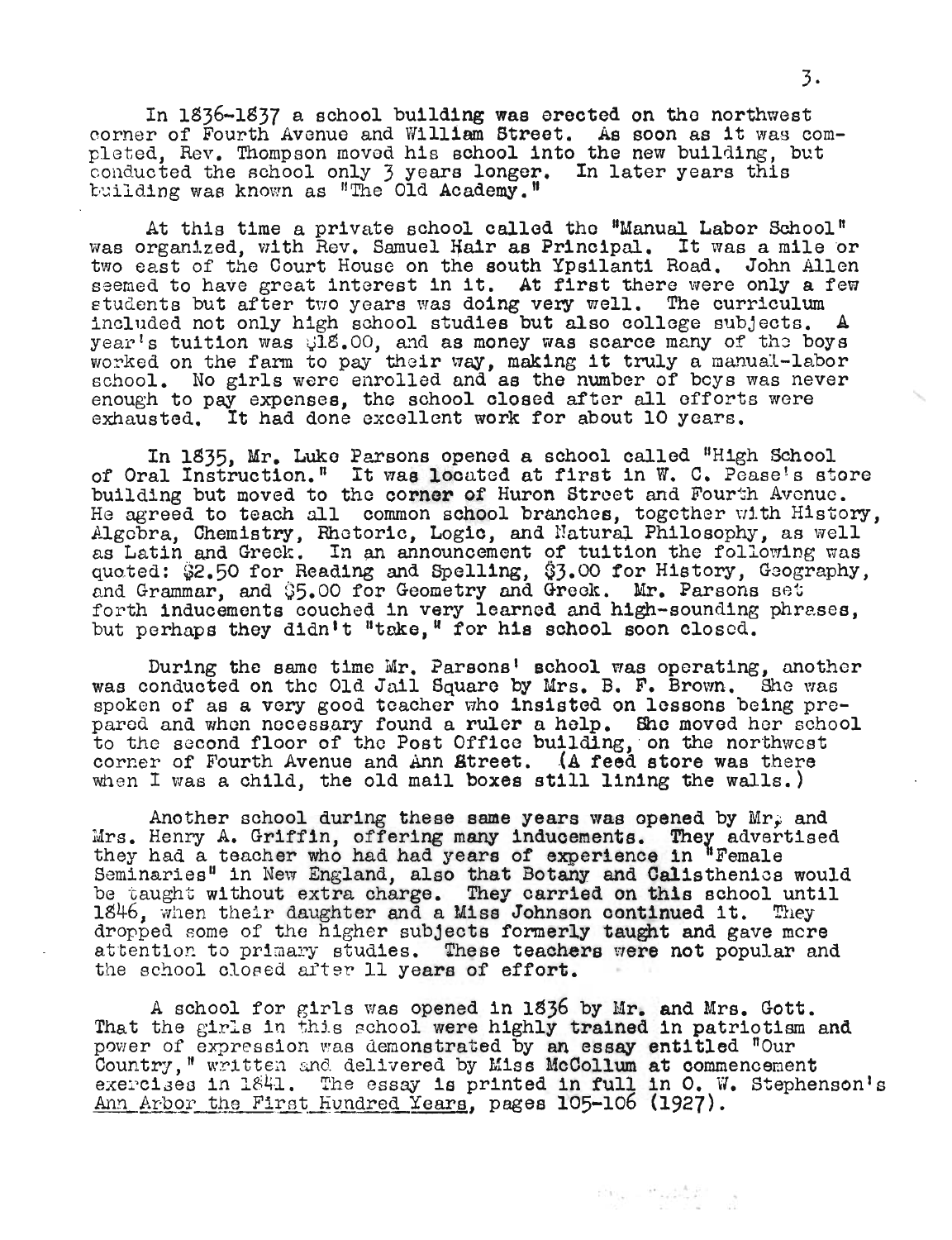In 1841 Mr. G. Landreth had a school in the "Old Academy" that lasted only one year. Another that lasted only a year was taught in the basement of st. Andrews Church by Percival C. Milette. He agreed to teach according to the most approved systems followed in European colleges.

The next year, lS42, John Branigan opened a Bchool *ot* Bookkeeping in the basement of St. Andrews, for both boys and girls. It was the first school of its kind west of Detroit. It was a very good school, but there was no demand for bookkeepers, as businesses were small and each merchant was his own accountant. So this school closed.

All these private schools had Boards of Visitors who attended the Friday reviews and exercises and reported through the newspapers the quality of the work they had observed. They usually praised the ideals and abilities of the teachers. The schools vied with each other to get members of the newly established University to serve on their Boards of Visitors. That sometimes resulted in one man serving on the Board of several schools at the same time. One can imagine what a tight place he was in, trying to be fair to all without showing partiality.

In 1844, a school similar to Gott's "Female Seminary" was opened by Eliza and Melanie Page with Lavina Moore as assistant. In 1845 the school was in the Old Academy, but later was held in their home. Mrs. Rebecca Hughes taught Music and Drawing, and Adonijah Welch (later to become the first Principal of the new Normal School at Ypsilanti) taught Latin and Mathematics. The term was 22 weeks, with tuition from \$6 to \$12. At one time there were 150 enrolled. Miss Page made a strong plea for higher education for women.

In 1846, the annual exhibition was held in the Presbyterian Church. All the girls were told to wear white dresses with blue sashes draped over the shoulder diagonally, around the waist, and the district in the controller and the section of the whole the back. The younger girls were to wear white pantelettes to the ankle. A card showing her marks, good or bad, was pinned to each girl's shoulder, so that the Board of Visitors could note the standing of each. The school prospered until, at the close of the wanding of each. The school prospered until, at the close of the<br>Annual Exhibition in 1851, Miss Moore announced her resignation.<br>Miss Page tried to carry on but found herself unable to do so, and liss Page tried to carry on but found herself unable to do so, and<br>liscontinued the school. It is interesting to note the names of the iscontinued the school. It is interesting to hote the hames of the<br>Asitors at this exhibition: Prof. Ten Brook, Prof. D. O. Wheeler, Prof. A. P. Williams, Rev. Reed Curtis, Rev. Comstock, Rev. C. C. Taylor, Hon. Samuel Dexter, Dr. A. M. Ormsby, Alpheus Felch, and Munnis Kenny.

In 1847 a school was conducted in the basement of St. Andrew's Church by Mrs. J. B. Smith and Miss Sally Fields. Mrs. Rebecoa Hughes taught Music there. This school was sucoaeded by one managed by Mrs. Robert Woods; moved to a brick house at the north end of Iaga11 Street; and lasted only a short time. Some of her girls entered a school opened by Mrs. Cox on Huron Street. Others entered Mrs. Horatio Van Cleve's sohool in a frame building opposite the Presbyterian Church.

4.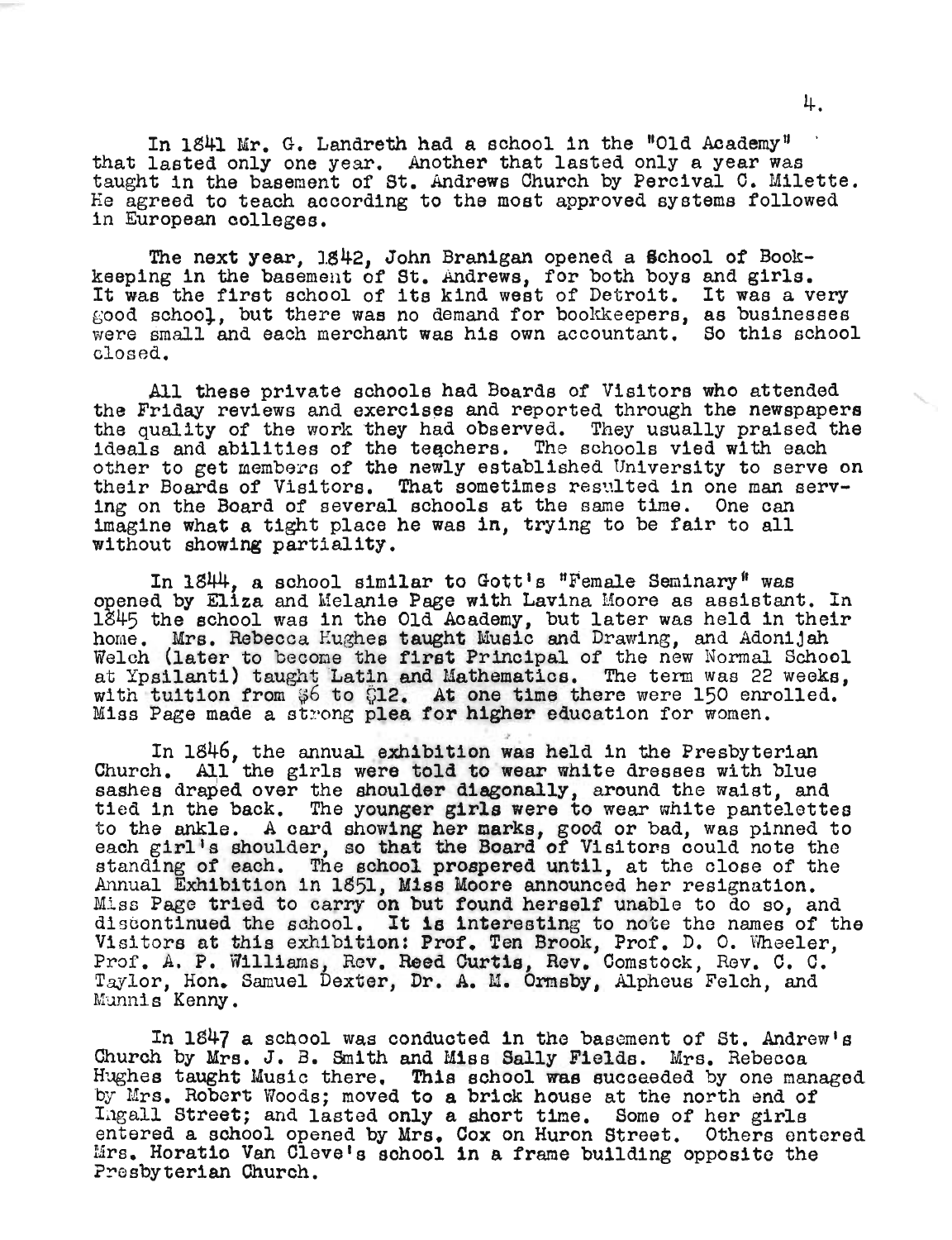The private school which lasted the longest and considered by many to be the most important was "conducted from 1839 to 1875 by the Clark sisters. The four sisters came to Michigan with their father, an Episcopal clergyman, and after a brief stay in Brighton moved to Ann Arbor. The older sisters had been educated at "Miss Noved to Ann Arbor. The older sisters had been educated at miss<br>Willard's School for Girls" in Troy, New York. They modeled their school after Miss Willard's even using the same textbooks. They include their<br>school after Miss Willard's even using the same textbooks. They<br>impressed these ideals on their pupils.

Mary was striking in appearance, and the moving power of the school. Chloe was much like Mary in appearance, but a different personality, very popular, though she took less responsibility.<br>Roby was the housekeeper, known as Matron, later called Associate Principal although she took no part in the management of the school. Jessie was a pupil in the school, a great favorite with all the girls and of course a pet of her sisters.

The school was first opened in a brick building on north Main The school was first opened in a brick building on north Mai<br>Street known as the Argus Block. Some time after, it was at the northeast corner of Fourth Avenue and Liborty Street. In August, 160 and Liborty Street. In August, 1641, it moved to the Charles Fuller home, about where Sears, 1841, it moved to the Charles Fuller home, about where Sears,<br>Roebuck & Co.'s store now stands. Next it was at the southeast corner of Huron and AShley Streets, opposite the bus terminal, in a building used now for many years as a hotel. Atter 9 years there, the school moved to the Shetterly house on Fourth Avenue, where tho sistors made their home.

Miss Clark started the school day by ohoosing a chapter from the Bible and inviting each of the older girls to read a verse. All knelt while Miss Clark read a prayer and the group recited the Lord's Prayer. The discipline of the school was strict but always dignified.<br>Prayer. The discipline of the school was strict but always dignified. Republic of America, Burnett's Geography of the Heavens, Abercrombie's Intellectual Powers, and Brocklesly's Meteorology.

The older girls were appointed Monitors. They taught the littlo children and often helped with the housework. The Clark school gave groat attention to the proper dress as well as deportment for different occasions, also the meaning and pronunciation of French words and phrases which the student might meet in society or reading.<br>Miss Clark was greatly interested in Botany, and this interest was reflected in the students who haped her mount specimens and mounted some of the familiar ones for themselves. They gathered rose petals and learned how to make rose bowls, also how to make winter bouquets from seeded grasses from the garden, crystallized with salt and alum. They published a little periodical called The Wildflower, containing some of their compositions, items of interost, and a great deal about their botanical collections. Often in fine weather the class in embroidery or sewing was taken to the garden where the class was conducted under the trees. A great deal of importance was given to memorizing of poems solected by Miss Clark. The students wore called upon to recite these when the Board of Visitors was present. My mother often told us how thrilled and happy she was when a member of the Board told her she had done well. She had recoted "The Burial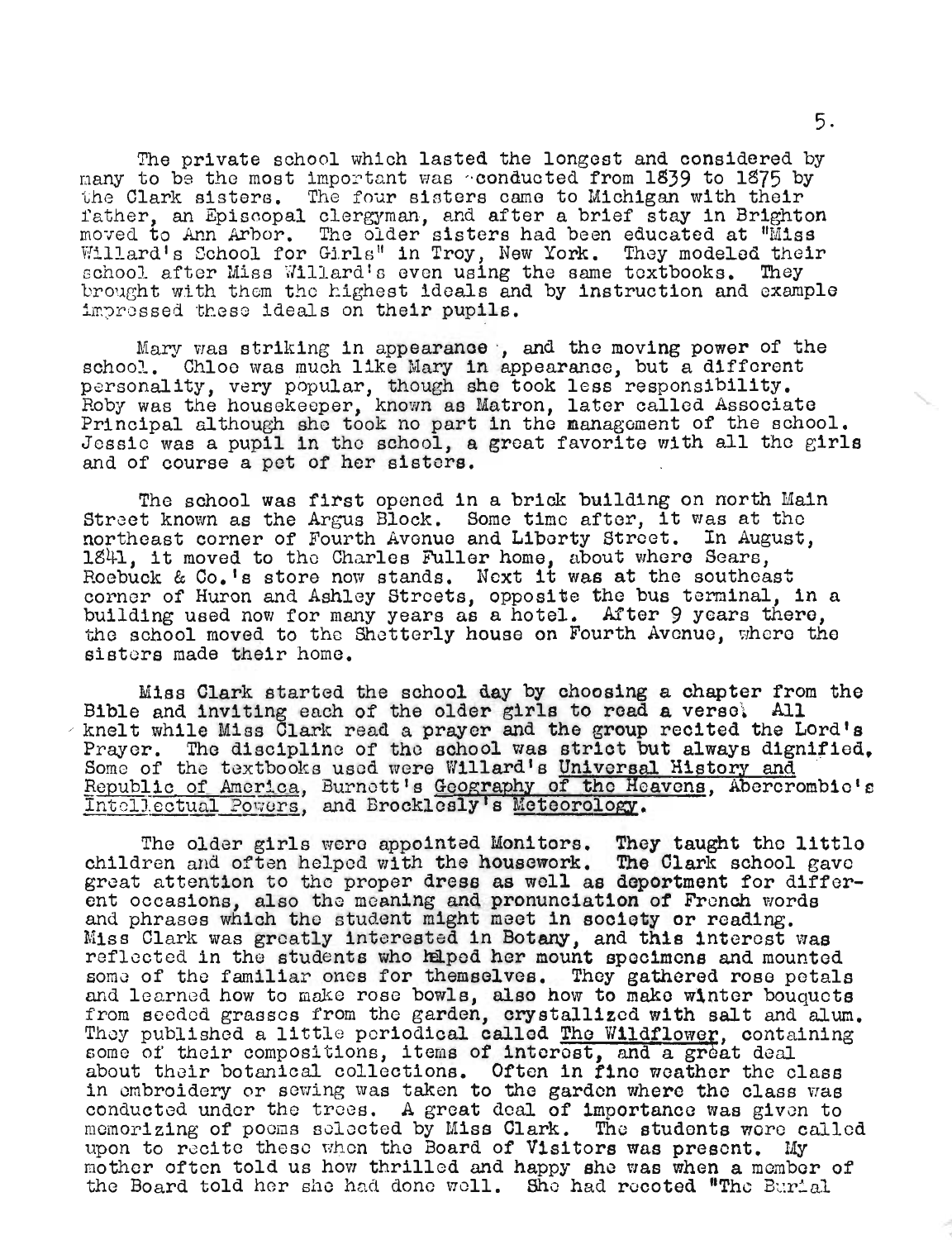of Sir John Moore," a sad recital, it seems, to bring happiness. one of Miss Clark's habits which led to warm friendly relations with. her pupils was that of taking long walks, in the course of which she often stopped at homes of her pupils to have a meal with the family.

 $\mathcal{L}$ 

The Shetterly home burned on July 4, 1965. The furniture, windows, and doors wore saved and used in the new building erected on the northwest corner of Division and Kingsley Streets, tho funds for which came from friends and former pupils.

Commencement was held every year. Martha Ladd and Caroline Cummings were tho first graduates. Miss Clark and her seniors were attending Commoncement oxercises in University Hall in 1875 when her final illness came upon her. The school was never opened again after her death. The sisters are buried in Brighton Cemotery, the graves marked by a gray granite stone erected by thoir former pupils.

One more private school must be mentioned. In 1860, R. H. Dunlap had a Commercial College in the Geer Block, on the west side of north Fourth Avenue, half way between Ann and Catherine Streets.

District SChOOlS In 1846 there were two school districts in the Upper Village of Ann Arbor: no. 11 to the north, no. 12 south. wittage of Ann Arbor; ho, it to the horth, ho, iz south ne old Academy was not profitable as a private schoor.<br>so was sold to District 12 for \$900. It served as a public school until 1862. The last public school held there was under the managemont of a Mr. Bassett, assisted by several young der the management of a mr. bassett, assisted by several younder.  $~31400.$  It was moved to north Fifth Avenue and used as a sash and blind factory. Later it was sold to A. R. Schmidt and moved to the northeast corner of Detroit and Kingsley Stroets where it was used as a shop for repair of buggies. After standing idle for some years it was torn down in 1933, and the timbers were salvaged for uses not known to me.

After the Detroit and St. Joseph Railroad reached Ann Upper <u>Village</u> Arbor, the population increased rapidly in both villages and a new interest in public schools developed. A Union <u>Schools</u> High School was voted for the Upper Village. All the citizens realized something must be done but couldn't agree on how the problem should be solved. Many wanted a school in each district, but a strong group headed by John Allen advocated one add district, but a strong group neaded by John Allen advocated on<br>large school, centrally located, to take care of all the children. He argued that higher salaries could be paid and thus reduce the re argued that higher saiaries could be paid and thus reduce the<br>constant change of teachers. At this meeting he made the following<br>motion, "It is not only the duty but the interest of the community to ducate every child who is to become a member of society and thereby we recommend to the next Legislature of this State to pass a law providing for this object."

Many meetings were held and finally a plan for a school in each district was passed in lS47.

 $\mathfrak{I}_+$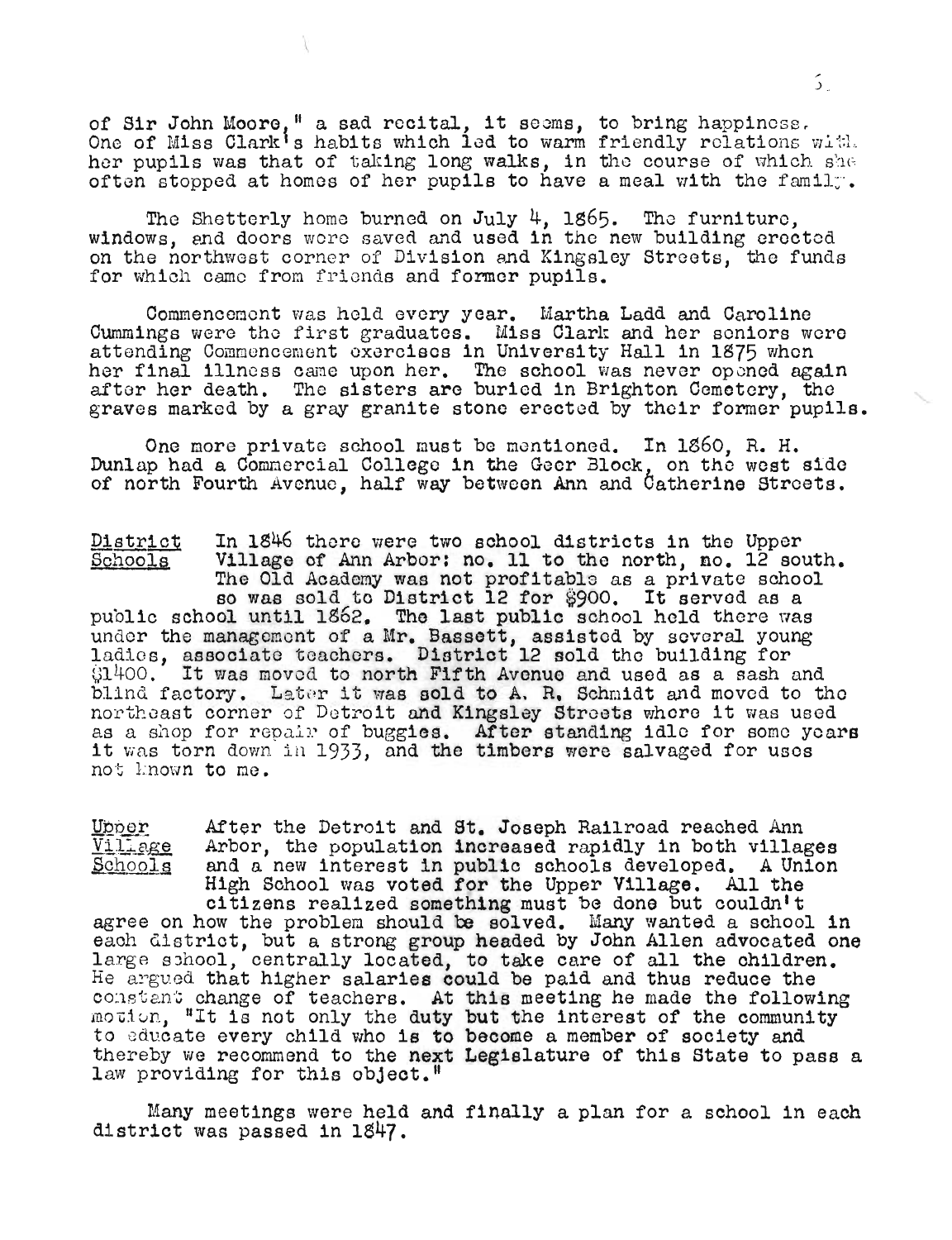A site for the Union High School was purchased from E. W. Morgan for \$2000, the square where the present High School stands. The building, which stood in the center of the block, was begun in ne puilding, which stood in the center of the plock, was begun in<br>.654 and finished in 1856, at a cost of \$32.000. E. E. Lawrence, a By4 and finished in 1890, at a cost of \$32,000. E. E. Lawrence<br>Mirector, maid in a newspaper article, "There will be male and female departments in which young gentlemen may prepare for admission to the University, and young ladies receive such instruction as is afforded in the highest female seminaries." The eighth grade was similarly divided.

The first principal of the Union High School was Mr. L. C. Abbot. Miss Merryless was the Preceptress. Two years later Mr. Abbot and Miss Merryless married and moved to Lansing, where he became president of Lilchigan Agricultural College. Other early ecame president of michigan agricultural college. Other early<br>eachers in this school were the Misses Abbie Mize. Nettie Pellh*e*m, eachers in this school were the Misses Abbie Mize, Nettle Pellhø<br>nd Anna Robinson. The school enrolled from first grade through high school, and in less than 10 years tho onrollment increased 100%.

Ward end statings were held and plans made to build schools in the Mards were held and plans made to build schools in the Mards, and Fourth. The acn or the wards, first, Second, Third, and Fourth.<br>'irst of these was built in 1862 on the west side of south State Street, a few rods south of William Street. south State Street, a few rods south of William Street.<br>It was a 2-story brick school, and the caretaker lived in the base-It was a 2-story brick school, and the caretaker lived in the base-<br>ment. Later a 2-room addition was added to the original four rooms. Some of the teachers there wore Miss Kerr, Principal, and the Misses McDvlitt, Jewell, Ames, Hall, Eldridge, Gaffney, and Mrs. Plympton who was Principal there before she was transferred to the eighth grade in the High School building. Mrs. Plympton was followed by Miss Carrie Dicken, who went as Principal to Perry School when it was finished in 1904.

After the University a cquired the old school property, it was used for classos until it was removed to mako room for Betsy Barbour dormitory.

A small brick school was built in Ward II at the corner of west A small prick school was built in ward it at the corner of west<br>Gefferson and Fourth Streets. Four rooms were added to the original effers and rought streets. Four rooms were added to the original<br>wo. Among the early teachers here I remember Miss Mary Mulholland, Principal, Misses Minnie Drake, JUlia Howard, Amelia Lutz, Emilie rincipal, Misses Minnie Drake, Julia Howard, Amelia Lutz, Emilie<br>Fundert, and Miss Spoor, and later Miss Gundert was Principal, and tendert, and miss spoor, and iater miss cundert was frincipal, and<br>eachers under her twere Emma Lutz Kirn, Emilie Marshke, Mary Fohey, seachers under her were mmma Lutz Kirn, amilie Mar<br>Hinnie Mogk, Augusta Walters, and Julia Kirchofer.

The Marshall Company, that had built the First Ward School, was given a contract in 1866 to build the Third Ward School, for  $$6000$ . It stood on the south side of Miller Avenue a little west of Fountain Street. It was a  $4$ -room brick building, with rooms for the janitor's family in the basement. Sometime after, 2 large rooms anitor's family in the basement. Sometime arter, 2 large rooms<br>Mere added. Some of the teachers in this building were Mrs. Hattie ere added, some of the teachers in this building were mrs. hatt<br>Boyd Skinner, Principal, Miss Conwell, Miss Lovejoy, Missos Emma oyd Skinner, Frincipal, Miss Conwell, Miss Lovejoy, Misses Emma<br>Bamfiéld, Almeda Armstrong: '' Later, under Mrs. Edson, Principal, wore Miss Reade, and Misses Carrie Krause, Pauline Wurster, Mary cre miss neade, and missoe varrie Arause, rauline wurster, mary<br>Schlanderer, Emma Kapp, Inez Crill, Matilda Pfisterer, Anna Mattison, enfanderer, amma Kapp, thez Urill, Matilda Filsterer, Anna Mattison<br>dith Stretch, Sara Donnelly, Anna Clinton, Inn Wilson, and Mary L. aith Stretch, Sara Donnelly, Anna Clinton, Ina W<br>hompson, with Emma Weitbrecht, later Principal.

----------------------------:/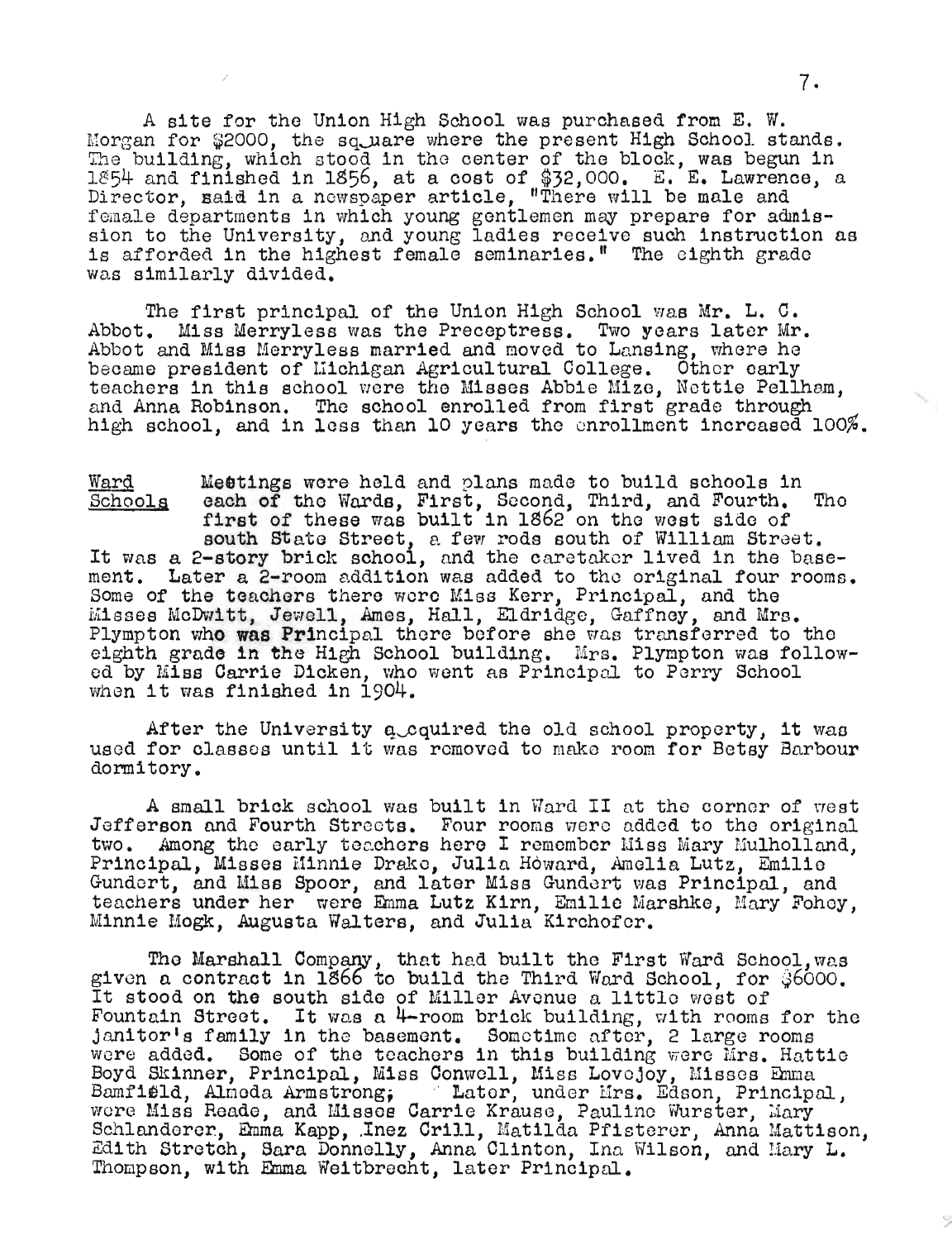The Fourth Ward School was finished in  $1566$ . It was a  $6$ -room. street-level, brick building on north Division Street, on the site of the present Jones School. This also had rooms for the janitor to and present comes behoor. This also had rooms for the janitor to live in the basement. Miss Lucy Chapin recalled that she and her ive in the pasement. Wiss Lucy Chapin recalled that she and her<br>brother, Volney, were among the first seventh graders to enter the building. The Principals I remember there were Misses Annetto Ailes. Matie Goodale, Mae O'Hearn, and Winifred Gibbons, Mrs. Goodell Whitlark, and Mr. Wendell Vreeland.

The Northside had joined with the Upper Village, and after 1361 became Ward V. The Charter of 1867 added a Sixth Ward.

By tho time the ward schools were finished, more space was nooded, and an addition was built on the Union School in 1870, similar in appearance and size to the original school. The school was then a square building in the center of the block, with the Library in a southwest corner room. Hiss Nellie Loving was Librarian. The two south rooms on the third floor housed the eighth grade, under Miss Abbie Pond and Miss Eliza Ladd as teachers. Miss Alice Hunt taught Drawing; Miss Lucy Cole, Music.

In 1883 the Sixth Ward School, covering seven grades, was built on the east side of East University Avenuo, halfway between North and South University Avenues. The contract was given to Lucas & Tessmer for \$10,988. Mrs. Downs and Miss Harriet Cook were Principals there, while the Misses McCain, Gunther, Sturgis, Rice, Feiner, Alexander, Mogk, and Matie Cornwall taught there at different times.

In 18S9 another addition was added to the High School which was much more attractive in appearance, buinging the building out to Huron Street. At that time we had Walter S. Perry as Superintendent of Schools and Judson G. Pattengill as Principal. The Principal taught Greek and Latin; Lucy A. Chittenden taught Rhetoric and English Literature; Horatio N. Chute, Physical Sciences: Benjamin E. nighten Ersonature, horation. Shate, Fhysical Borences; Benjamin E. withols, Bookkeeping, Commercial Law, Political Economy, and Ci<br>Fovernment; Miss Iris Carr assisted Mr. Nichols: Levi D. Wines taught Higher Mathematics; Alice Porter, Latin; Mary L. Hunt, Natural Science; Mary E. Dickey, German and French; Fred C. Clark, History; Bertha Wright, General English; Louis P. Jocelyn, Mathematics; Ross Cole, Grammar and Composition; and Mrs. H. Trueblood, Elocution.

This school, under the leadership of Mr. Perry and with the assistance of these able teachers, was one of the leading high schools in the country. Its reputation brought families from great distances to Ann Arbor that their children might be prepared for entrance to the University. This helped to make the high school enrollment greater than it would have been otherwise.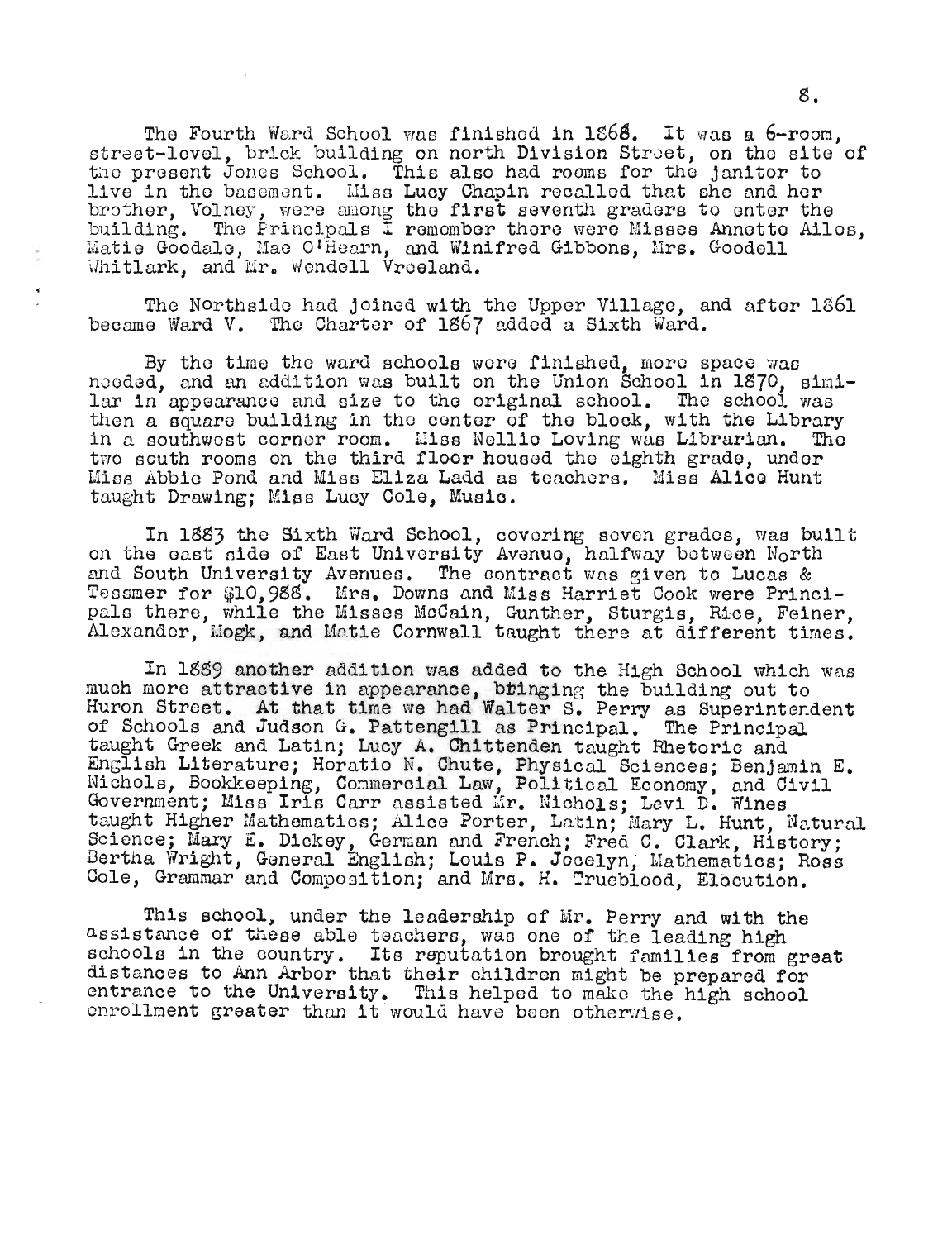Lower Village Schools The Upper and Lower Villages were not yet united when Anson Brown had dreams of promoting the Lower Village to make it the most important part of Ann Arbor. He built a grist mill and the big brick stores on Broadway, had himself appointed Postmaster, and moved the Post Office to his building. He died in 1934, but his dreams carried on.

In 1935, Dr. Holmes conducted a school in the Baptist Church. This was a frame building on the north side of Wall Street about ten rods east of Broadway. This school was called the "District School," and received support from the village.

In 1840, a new brick school was built on the east side of Traver Street near the intersection of the Toledo and Ann Arbor Railroad. It had one story consisting of one large room that could maliroad. It had one story consisting of one large room that of the story of the state was purchased for \$100 from seat about forty pupils. The site was purchased for glud from<br>Caleb and Desire Ormsby. Dr. Holmes was the first teacher, and after he resigned Mrs. Anne Mudge took charge. It was said of her that she was very reserved and dignified, that while the children swept and dusted the school she changed from school attire, adjusted her hat very carefully, and drew on long  $\frac{1}{2}$ loves before appearing on the street. (This teacher-attitude toward preciseness of appearance lasted for more than one generation.) The next teacher was Miss Celia Gibson. Early members of the Board of Directors were Josiah Beckley, Robert Davidson, and William R. Perry. This Board sold the school property in 1856 to Jonathan Lund, for \$150. It was converted into a dwelling and is still serving as such.

Soon after the site for a Union High School was purchased in the Upper Village, an agitation began for a Union School in the Lower Village. Land was purchased from David Page and Caleb Lower Village. Land was purchased from David Page and Galeb<br>Ormsby for \$150. It consisted of two village lots on the south side of Wall Street about 12 rods east of Broadway. A 4-room brick school was built in the center of the south line of the property at a cost of \$3700.

Personal Teaching

 $\ddot{\rm c}$ 

Experiences Back in the 1890's it was not easy to get a position to teach in Ann Arbor schools. The applicant had to interview the members of the Board of Education individually. If she received any encouragement she returned to Superintendent Perry, talked the matter

over and waited for the decision of the Board. When the choice *vias*  made it was for a position as Cadet • . This meant the applicant would made it was for a position as Cadet. This meant the applicant would serve a year under the supervision of a fine teacher. The grade was decided by Mr. Perry, who placed her in one best suited to her per-sonality. She was given responsibility for one section of the class. She attended 2 one-hour classes each week. Psychology and classmanagement were taught by Superintendent Perry.

No salary was connected with the position of Cadet. If she no salary was connected with the position of Cadet. If she<br>proved satisfactory she was given a position as teacher. if and proved satisiactory she was given a position as teacher, if and<br>when an opening occurred. There was one salary schedule for all teachers in the Elementary School. They received \$300 the first year, with annual increases of \$25 until the maximum of 0400 was reached.

9.